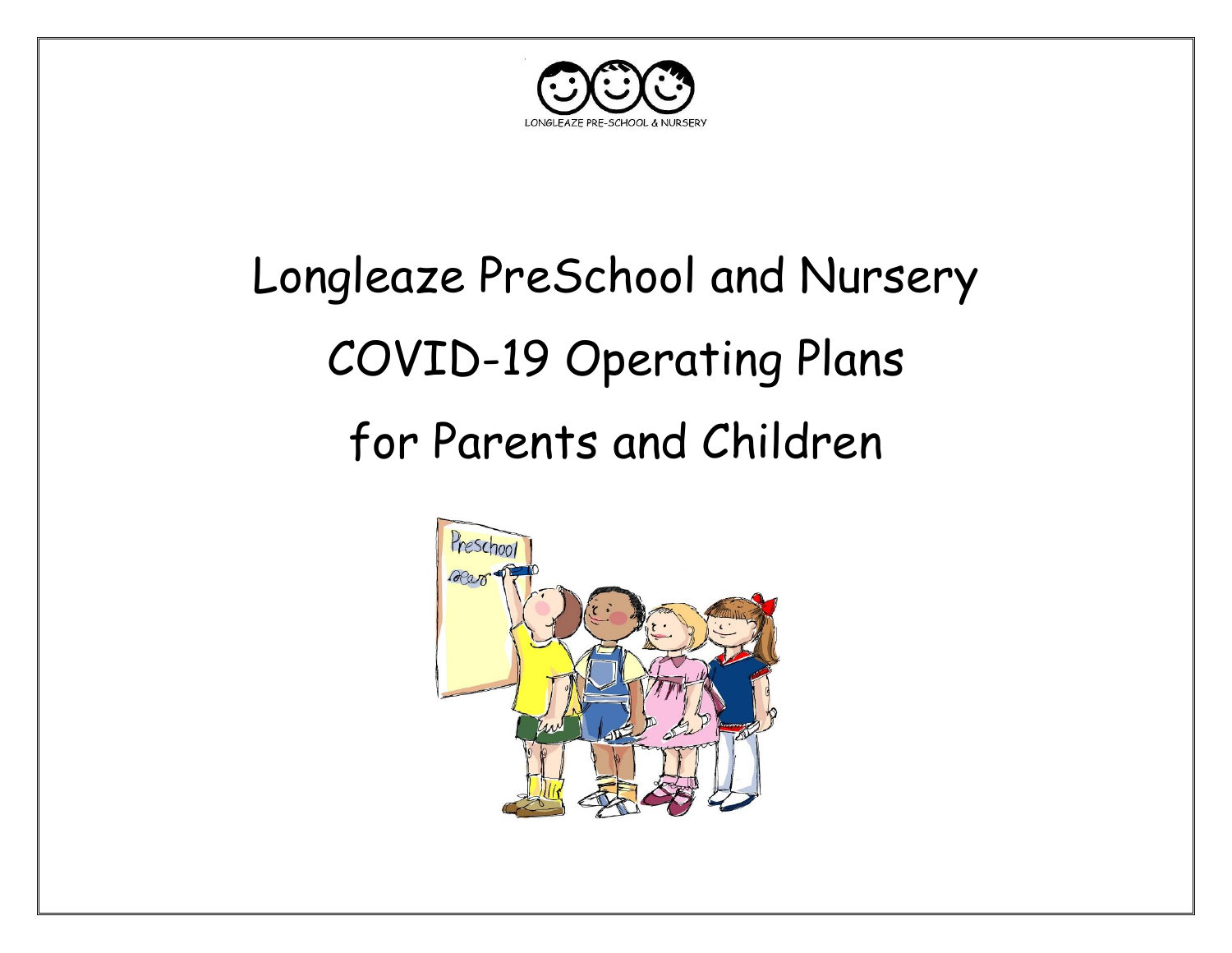

#### **Overview**

While COVID-19 continues to pose a threat, we have developed operating procedures in order to minimize the risk of infection and to protect our children, our staff and parents/carers.

We have based our operating procedures on guidance issued by the Department of Education. In Preschool's, this is preventing the spread of COVID-19 both by direct and indirect transmission. We will continue to review future government guidance and we may change our operating procedures in line with any new guidance.

We are confident that our procedures offer the best levels of protection, it ensures that our Pre-School operate in small groups, limiting social interaction between groups.

Whilst safety remains our top priority, we are also focused on the impact that the COVID-19 restrictions have on the children, both whilst in Pre-School and at home.

Should you have any concerns about your child, please do not hesitate to speak to Emma or Tracey. During these exceptional times, the partnership between parents/carers and staff at the Pre-School has never been more important.

Laura Leighfield Chair of Longleaze PreSchool and Nursery Committee May 2020

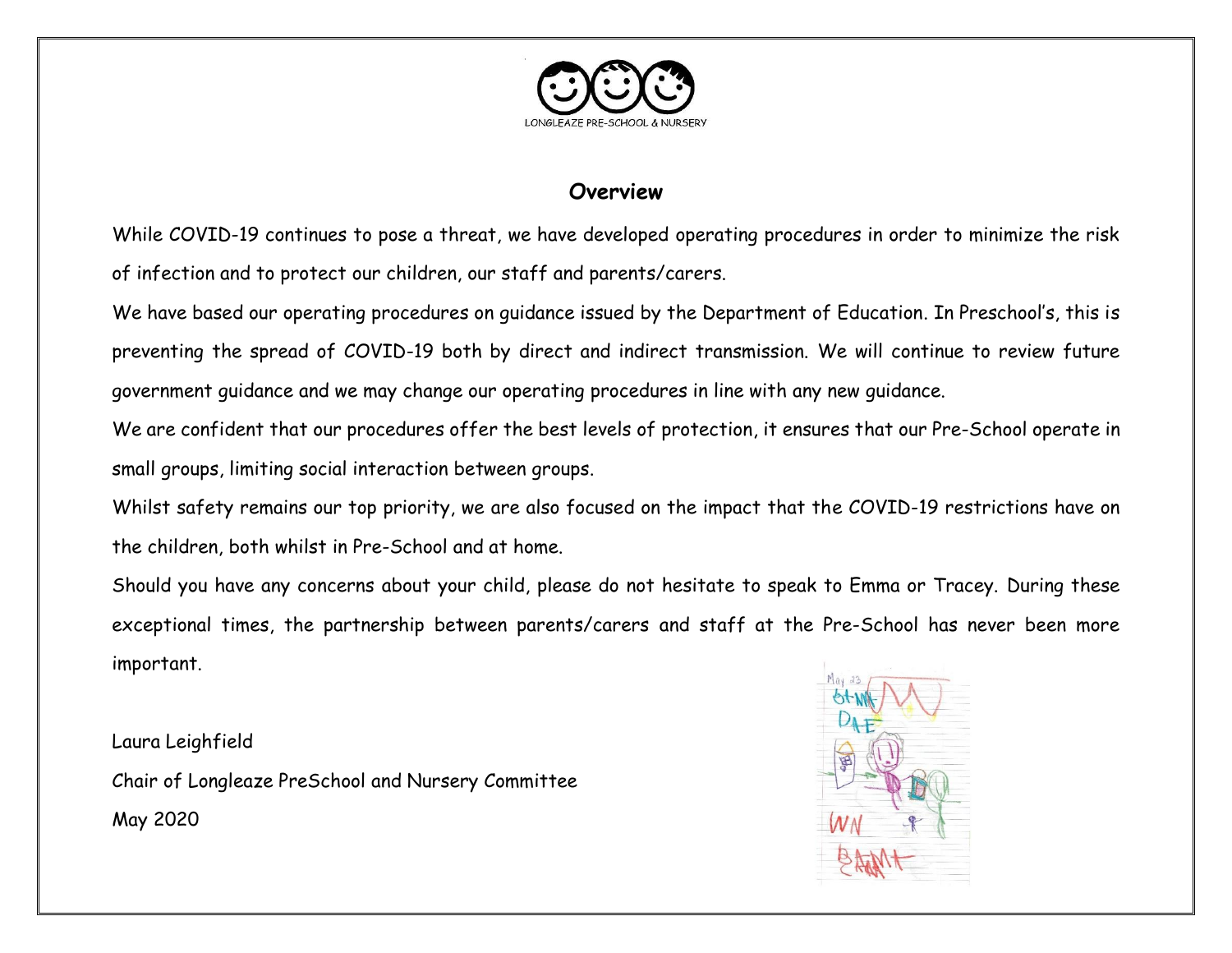

#### **Six Principles of the Operating Plan**

The following areas make up the six key principles of the operating plan for Longleaze Pre-School and Nursery. Each of these principles are explained in this document.

- 1. Attendance at the Pre-School
- 2. Dropping Off and Collection
- 3. Working in Groups
- 4. Hygiene and Cleaning
- 5. Risk Assessment
- 6. Staffing

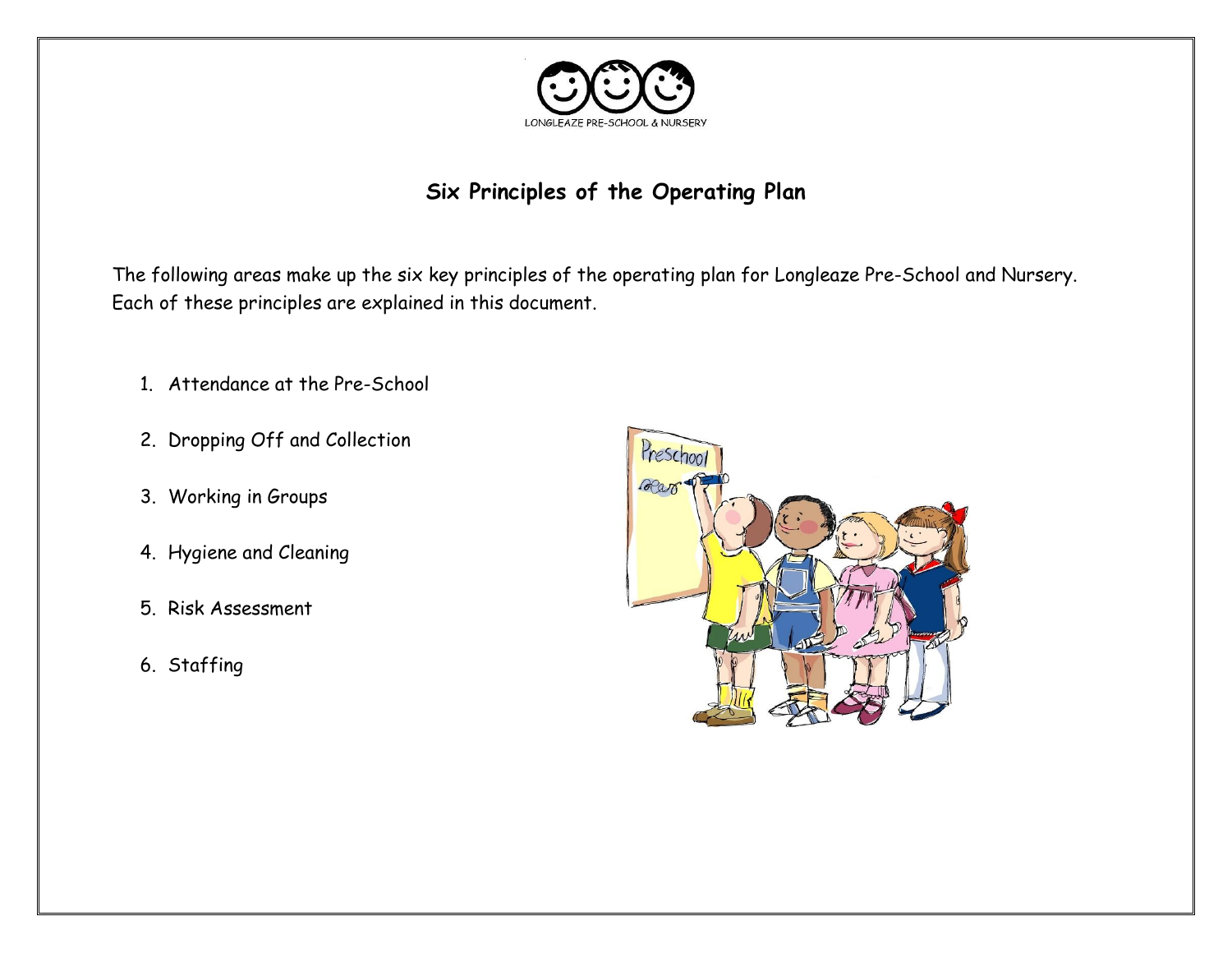

#### **Attendance at Pre-School**

Only children who are symptom free or have completed the required isolation period can attend Pre-School.

The government advice relating to the shielded or vulnerable is detailed below:

- Children who have been classed as clinically extremely vulnerable due to a pre-existing medical condition and have been advised to shield are currently not permitted to attend the Pre-School.
- A child who lives with someone who is clinically vulnerable (but not clinically extremely vulnerable), including those who are pregnant, can attend the Pre-School.
- A child who lives in a household with someone who is extremely clinical vulnerable, as set out in the shielding guidance on the government website, should only attend the Pre-School if stringent social distancing can be adhered to and are able to understand and follow those instructions. **This is not possible for young children and therefore, in line with government guidance we would not expect these children to attend the Pre-School.**

If you are unsure, please seek medical advice from your GP to discuss the suitability of the Pre-School setting for your child.

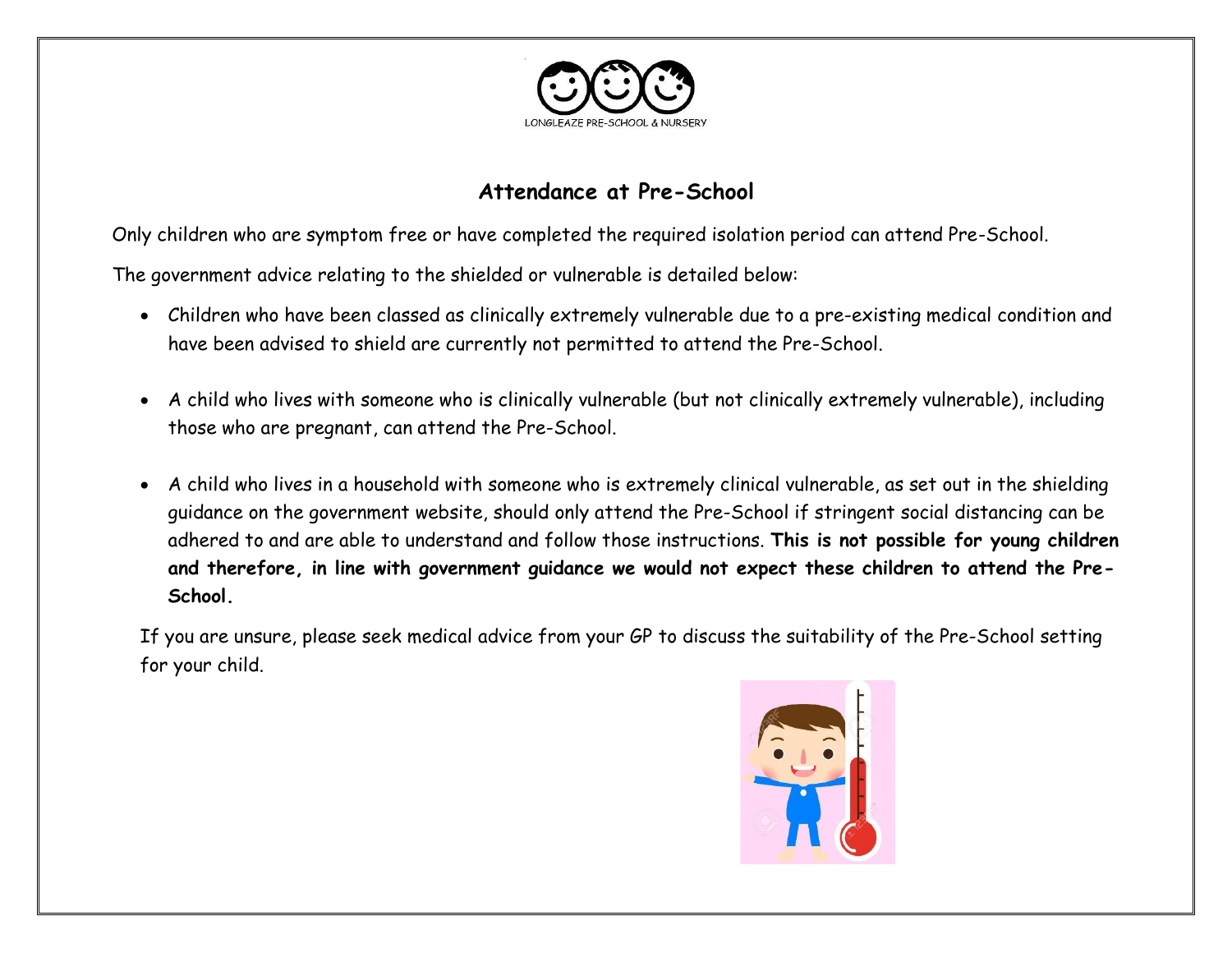



## **Dropping Off and Collection**

- Only parents who are symptom free or have completed the required isolation periods will be able to drop off or collect their child.
- We request that where possible, drop off and collection is limited to one parent/carer, in order to limit the number of people congregating outside the Pre-School.
- Whilst parents/carers are waiting to drop off/collect their child, we would ask that social distancing be observed.
- Children will be taken into the classroom by a member of staff. Parents/carers will not be allowed in the classrooms.
- As with drop offs, parents/carers will not be allowed into the classroom to collect their children. Children will be taken out to their parents/carer by a member of Pre-School staff.
- At the moment drop off and collection times remain the same, however this will be monitored.

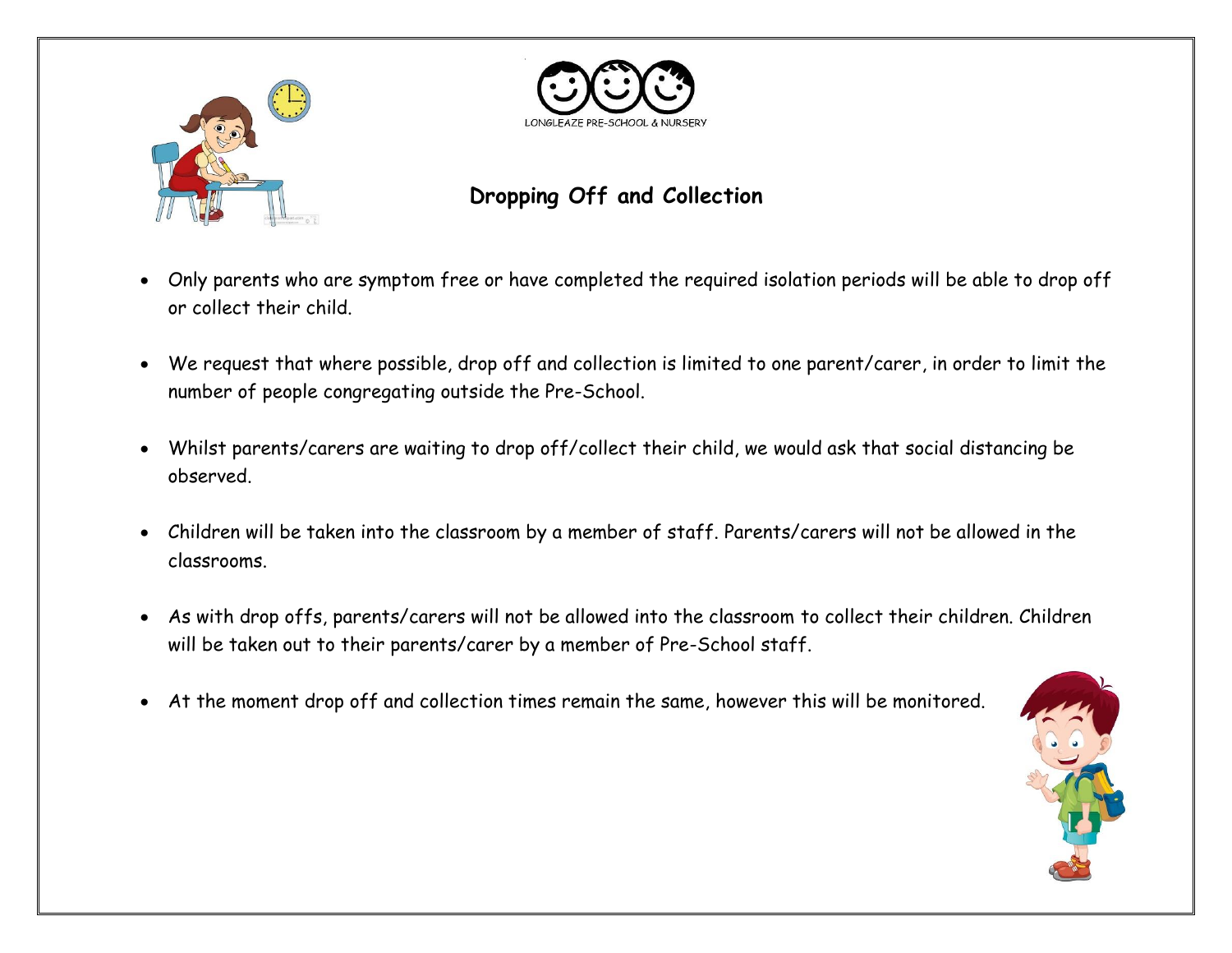



# **Working in Groups**



Government Guidance recognises that Pre-School children cannot be kept 2m apart, therefore the emphasis has been placed on the following:

- Avoiding contact with anyone with symptoms.
- Frequent handwashing and good respiratory hygiene practices Catch it, Bin it, Kill it.
- Regular cleaning of the setting.
- Minimizing contact and mixing.

Children will be allocated a room, either Glenton, Llewelyn or Seal and they will remain in that room for all their sessions. Although the children in each session may differ, the children will not have mixed with children from the other rooms.

As you are aware, circle time, indoor and outdoor play, mealtimes and toileting/nappy changing can all be done without mixing with the other two classes,

As far as possible, staff will also remain in the same classes in order to limit the risk of the spread of infection. This may not always be possible, due to working hours and ratios of staff to children, however we will keep movement of staff to a minimum.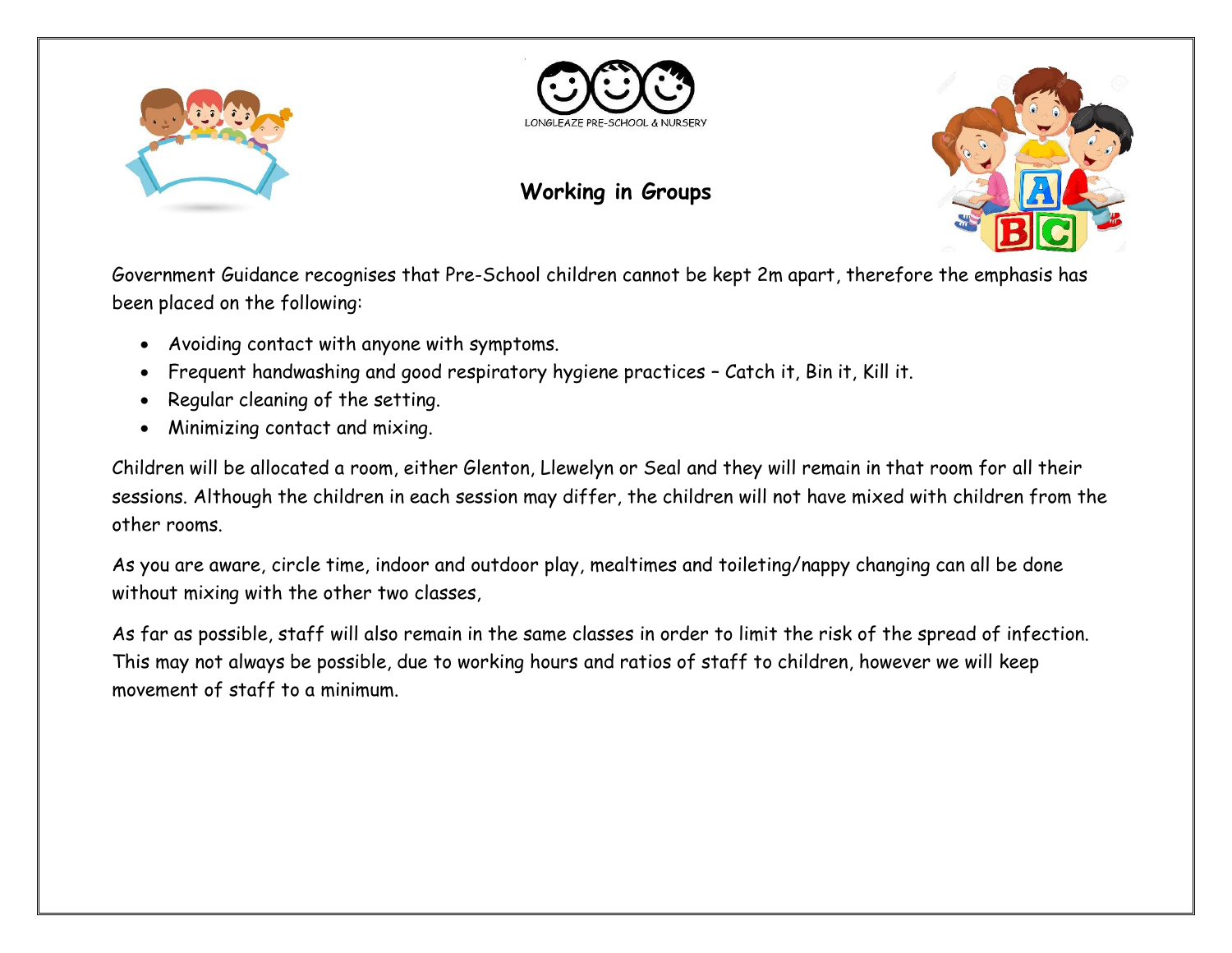



### **Hygiene and Cleaning**

All children and staff must wash their hands thoroughly upon arrival at the Pre-School and frequently throughout the day, before and after toileting, eating and handling resources.

Children will not be allowed to bring in items from home, unless necessary for their well-being.

All resources required for play and learning will continue to be regularly washed and/or sterilized.

All resources and toys will be removed and will only be bought out when required.

Children will be asked to bring their own, drink, snack and lunch, in wipeable vessels which are clearly labelled with the child's name.

All activities have been risk assessed, this will continually be reviewed and updated where necessary.

Windows will be open where possible to ensure ventilation.

Cleaning of communal touch points, such as door handles, bathrooms, handwashing facilities, hard surfaces and toys will be cleaned regularly throughout the day by members of staff.

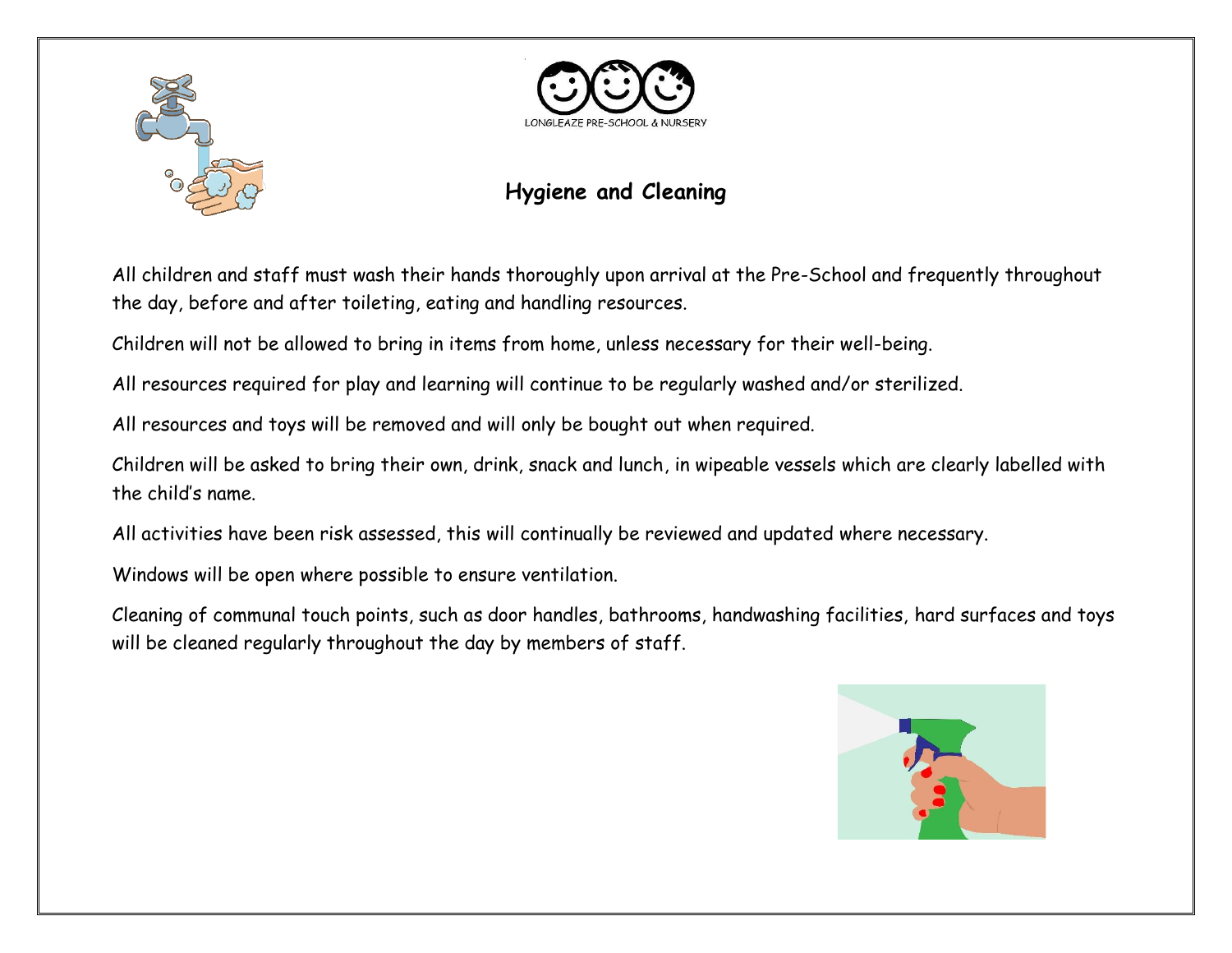

#### **Risk Assessment**

A risk assessment has been completed and is available upon request. All areas of the risk assessment have been covered in this document.

The risk assessment was completed by Laura Leighfield, whose full-time job involves Health and Safety at Swindon Designer Outlet, Laura has both a NEBOSH and IOSH Qualification.

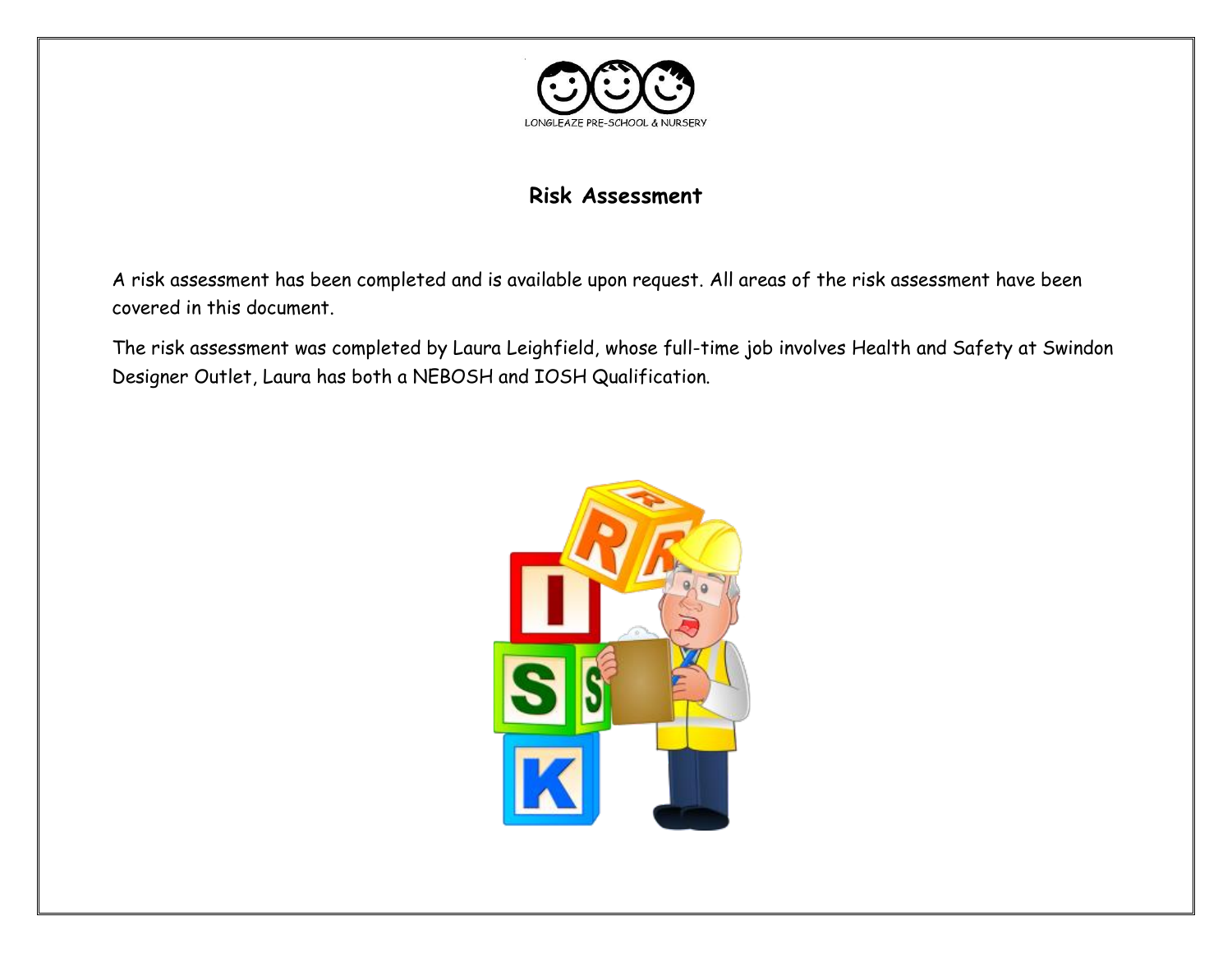

# **Staffing and PPE**

- Staff will only attend the Pre-School if they are symptom free or have completed the required isolation period.
- All staff have received appropriate instruction and training in infection control and the standard operating procedures and risk assessments in which they will be operating
- Staff will avoid physical contact with each other and where possible will adhere to the 2m social distancing rules.
- Government guidance is that PPE is not required for Pre-Schools, beyond that which is usually worn for toileting and first aid. However, it will be made available if requested.
- PPE is available to staff for use when a child is displaying symptoms and awaiting collection.

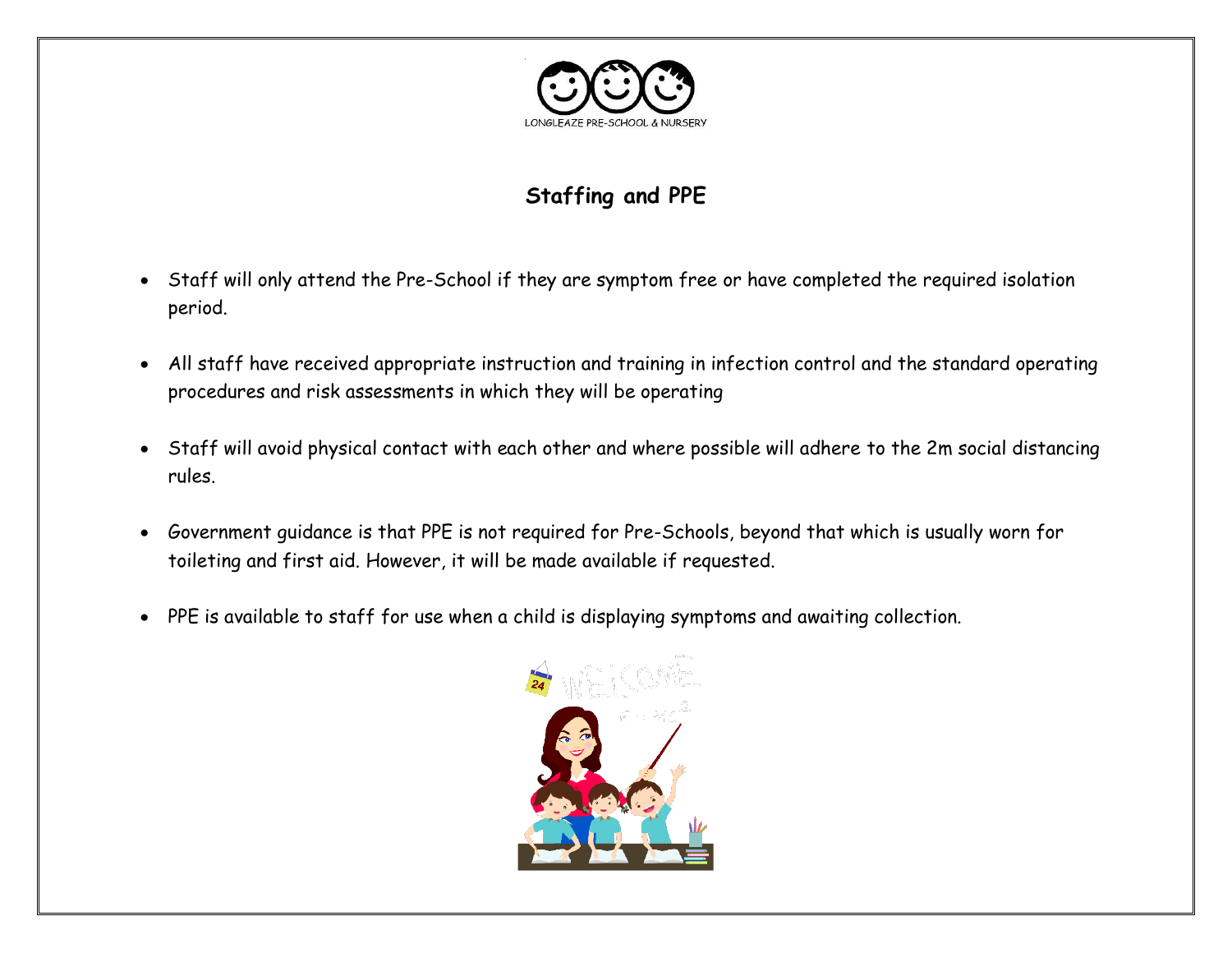

#### **Other Information**

If children are upset or clinging to parents/carers when coming into Pre-School, staff will be unable to comfort them as they usually would, and therefore we will only be able to take children into the setting who are able to come in independently and confidently.

In line with Government Guidelines, priority places will be given to children due to start school in September 2020, vulnerable children and children of key workers.

If a child develops COVID-19 symptoms whilst at Pre-School, accompanied by a member of staff, they will be taken into the Meeting Room in the Llewellyn building. The parent/carer will be contacted and asked to come and collect their children as soon as possible.

There will be no outings outside of the Pre-School setting.

Visitors will not be allowed into the Pre-School unless it is for the wellbeing of a child/ren i.e. a social worker, a member of staff from the Children's Centre or the emergency services.

Essential maintenance will be undertaken outside of Pre-School opening hours.

All deliveries will be made outside the building.

All staff walk to work or drive their own vehicle, none of them will be using public transport.

Where possible we would ask that parents/carers refrain from bringing children to the Pre-School on public transport.